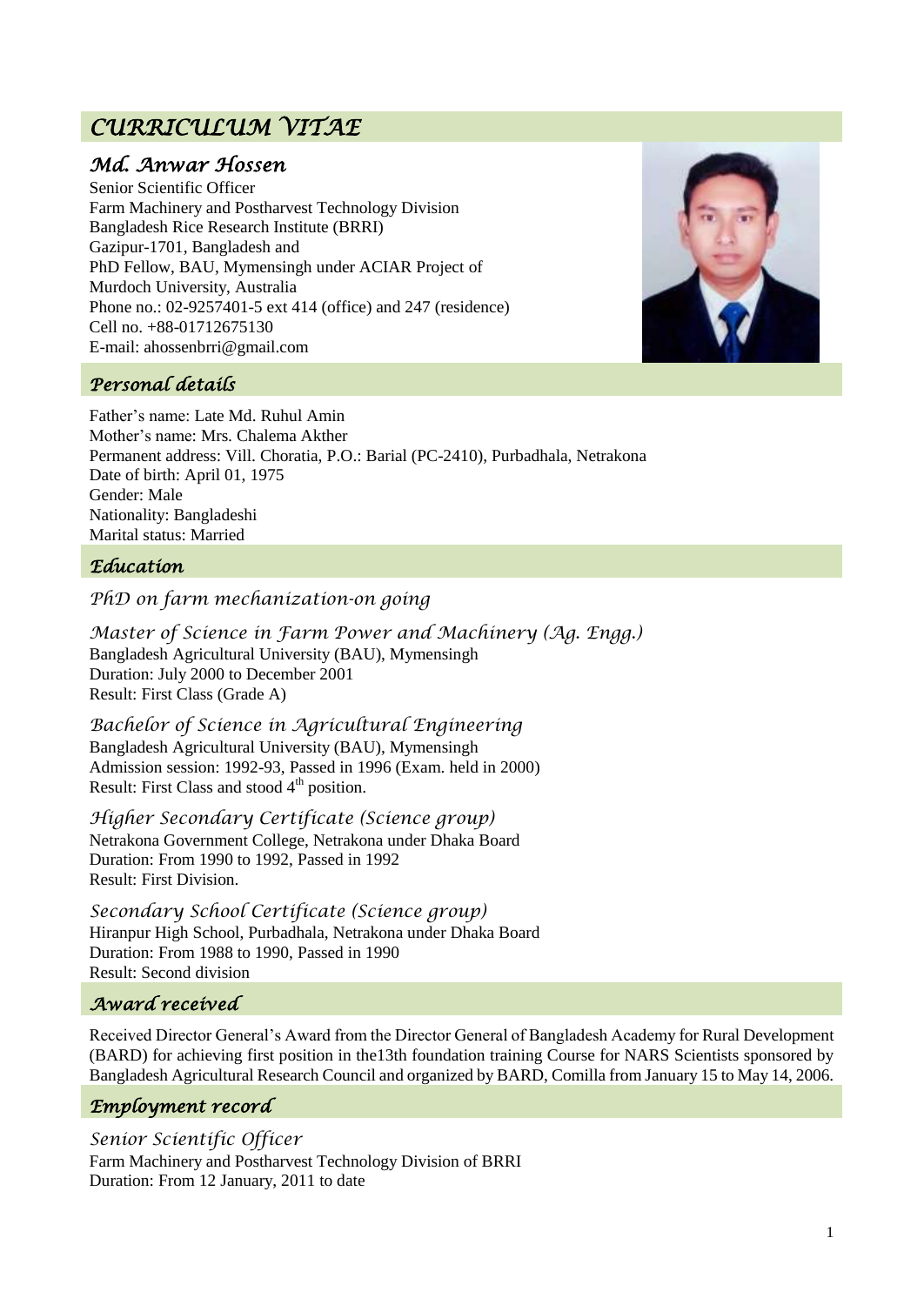*Scientific Officer* Farm Machinery and Postharvest Technology Division of BRRI From 20 July, 2005 to 11 January, 2011 (5 years and 8 months)

### *Agricultural Engineer (Scientific Officer)*

PAMP project of Farm Machinery and Postharvest Technology Division of BRRI Duration: From 26 June, 2004 to 19 July, 2005 (1 year)

### *Field Engineer*

REFPI Project of BAU/DFID and recruited by PROSHIKA. Worked with the NGO of PASA, Chunarughat, Habigonj, Worked with PASA (NGO), a partner organization of PROSHIKA. Duration: From 01 December, 2001 to 30 September, 2003 (1 year and 9 months)

#### *Research Assistant*

A BAURES project, BAU, Mymensingh, project title: Appropriate and Efficient hand tools use in the farming system of Bangladesh Duration: From 01 July, 2001 to 30 November, 2001 (05 months)

#### *Research Assistant*

A BAURES project, BAU, Mymensingh under the Ministry of Science & Technology. project title "Domestic roof rain water collection and its storage

Duration: From 01 July, 2000 to 30 June, 2001 (1 year)

# *Training received (In country)*

*Operation of laboratory equipment* Organized by FMTD project of FMPHT division, BRRI from 17-19 December, 2013 (3 days)

*Experimental design, layout and statistical analysis* Organized by FMTD project of FMPHT division, BRRI from 22-24 December, 2013 (3 days)

*On-farm research methodology for NARS scientists*  Organized by BARI, Gazipur from 16-21 November, 2013 (6 days)

*Engineering drawing and design of small equipment by AutoCAD tools* Organized by DDMISSRMT project, WMM division, BRRI from 15-18 September, 2013 (4 days)

*Participation in the 53 convention of IEB* Organized by IEB from 12-16 January, 2012 (5 days)

*Application of ICT in agriculture using GIS on ArcView & ArcGIS technology* Organized by BRRI, Gazipur from 11-15 December 2011

# *Research Methodology*

Organized by GTI, Mymensingh and Sponsoring , BARC from 09-22 September 2011 (13 days)

*Financial Management of SPGR sub-project* Organized by BRRI, Gazipur under the NATP, Phase-1 project, BARC from 20-21 April, 2011 (2 days)

*Intellectual Property for Gov. Officials and Lecturers from Tertiary Institutions*  Organized by WIPO in corporation with the department of patents, designs and trademarks of Bangladesh from 09-19 September, 2009 (10 days)

*Training workshop on Biometry*  Organized by IRRI-BRRI Jointly at BRRI, Gazipur dated 24 April, 2009 (1 day)

*1-Month rice production training* Organized by BRRI from 27 July, 2008 to 25 August, 2008 (1 month)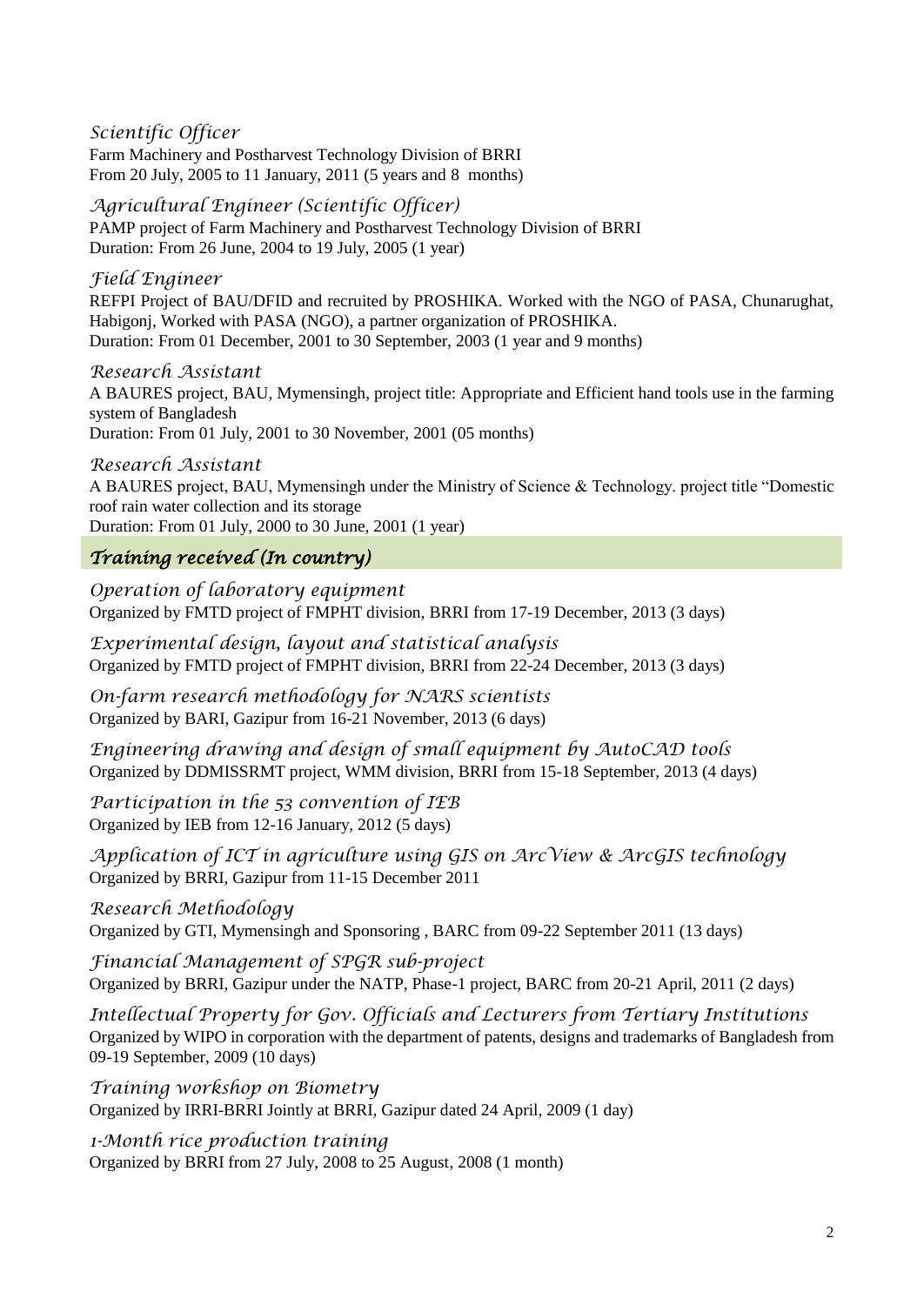*Foundation Training Course for NARS Scientists* Organized by BARC-BARD, Comilla from 15 January, 2006 to 14 May, 2006 (04 months)

*CAHD Program design, Implementation and Management (PDIM)-XVIII* Organized by CDD at Savar, Dhaka from 31 May, 2003 to 05 June, 2003 (6 days)

*Safe motherhood, family planning & RTI/STD/HIV/AIDS* Organized by NIRAPAD-MA Project, CARE- Bangladesh from 20-25 September, 2002 (6 days)

*Homestead Vegetable Production technology for the NGO'S* Organized by HKI Bangladesh, BARD Comilla from 16-20 June, 2002 (5 days)

*Rice Production* Organized by AAS-PETRRA, BRRI Gazipur from 05-10 January, 2002 (6 days)

# *Training received (Foreign)*

*Joint study on hand operated agricultural machinery* Organized by RDA (Korea)-KOICA jointly from 26 August 2012 to 25 October 2012 (60 days)

*Technical training on workshop machinery* Organized by KOICA funded project implemented by BRRI from 26 May 2012 to 10 June 2012 (15 days)

*Post Harvest Rice processing* Organized by JICA Program of the Govt. of Japan at the Ministry of Agriculture, Forestry and Fisheries and the Japan Grain Inspection Association (KOKKEN) from 06 September 2008 to 07 November 2008 (64 days)

# *Attended in Workshop*

*Conservation agriculture for smallholders in Asia and Africa*  Regional conference organized by BAU, BRRI, BARI, BARC, CIMMYT, IDE, ACIAR, Murdoch University, PROVA from 7-11 December 2014 at BAU, Mymensingh, Bangladesh (5 days)

*Reduction of Post-Harvest Agricultural Crops Losses* CIRDAP Auditorium, Dhaka at 23 November 2009 (1 day)

*Agricultural Engineering Future Research Programmes-2009-2010 of NARS Institute* Planning workshop organized by BARC, Dhaka at 29 June 2009 (1 day)

*Strengthening Agricultural Mechanization: Polices and Implementation Strategies* National workshop organized by BARC, Dhaka at 11 June 2007 (01 day)

*Bridging the rice yield gap for food security* BRRI-DAE workshop organized by BRRI-DAE from 19-21 September, 2006 (03 days)

*Sterility in Boro rice* National workshop organized by BRRI, Gazipur at 19 April, 2007 (01 day)

# *Computer literacy*

*Programming* QBasic Programming & Basic Programming

*Package Program* MS-Access, MS Word, Power Point and Excel

*Statistical program* MSTAT, SPSS, CropStat and Statistix10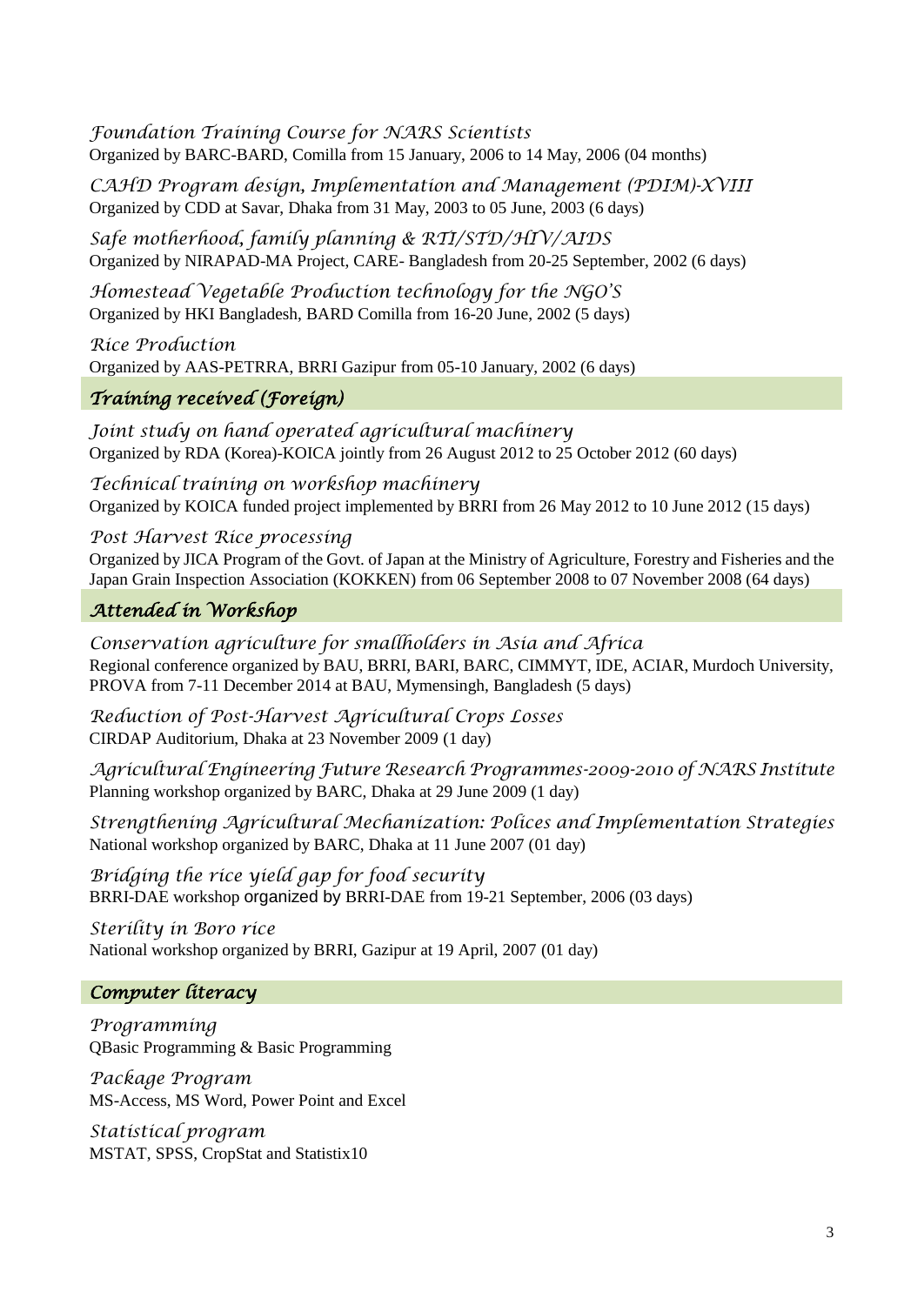*Engineering Program* AutoCAD Engineering

# *Language & degree of Proficiency*

Medium of instruction in Bachelor and Master"s level was English

English reading-excellent, speaking-good and writing-good

### *Membership of professional societies*

The Institution of Engineers, Bangladesh (M/21528)

Bangladesh Society of Agricultural Engineering (New: M-496)

Agriculturist Association of Bangladesh (AAB)

Bangladesh Rice Research Institute Scientist's Association (BRRISA)

Life Member of JICA Alumni Association, Bangladesh (Reg. 1485)

# *Technology developed*

*Developed as Principal Investigator*  Design and development of an unpuddled rice transplanter Design and Development of Dry and wet land weeder Design and Development of USG applicator

#### *Developed as Co-Investigator*

Design and Development of flat bed batch dryer Design and Development of power tiller operated leveler Design and Development of foot print leveler for drum seeder Design and Development of power hand reaper

# *Paper Published as principal author (National and international journal-11)*

Hossen MA, Alam MA, Paul S and Hossain MA (2015). Modification and evaluation of a power weeder for Bangladesh condition. Eco-friendly Agril. J. 8(03): 37-46, 2015 (March)

Hossen MA, Islam MS, Rahman MA, Huda MD, Bhuyan MGK, Nath BC (2013).Design and Development of a manually operated urea super granule (USG) applicator. Published in the Journal of Agricultural mechanization in Asia, Africa and Latin America (AMM). Vol.44, no.2, Spring 2013.

Hossen MA, Rahman MA, Bhuyain MGK, Sarkar TK and Alam MA (2013). Improvement of BRRI USG applicator. Published in the Journal of Agricultural Machinery and Bioresources Engineering. Volume 6, No. 1&2, 2013. Pp.33-39.

Hossen MA, Hossain MM, Alam MM, Haque ME and Bell RW (2013). Performance evaluation of mechanical rice transplanter for Aman rice. Published in the Journal of Agricultural Machinery and Bioresources Engineering. Volume 6, No. 1&2, 2013. Pp.11-22.

Hossen MA, Islam MS, Huda MD, Bhuyan MGK, Nath BC (2010). Design and development of a weeder for both lowland and upland conditions. Published in the Journal of Agricultural mechanization in Asia, Africa and Latin America (AMM). Vol.42, no.2, Spring 2011.

Hossen MA, Huda MD, Islam AKMS, Misbahuzzaman M and Siddique MAB (2010). Performance evaluations of different close drum thresher (CDT) comparing with manual threshing. The Institution of Engineers, Bangladesh. Vol., 38/AE Number 1, June, 2010.

Hossen MA, Nath BC, Raihan ATMZ, Haque MA and Islam MS (2010). Performance evaluation of the BRRI developed wet and dry land weeder. Intl. J. BioRes.8 (1):27-3, January, 2010

Hossen MA, Alam MJ, Mowla G, Kamruzzaman M, Nath BC (2008). Multipurpose use of RDA Developed low-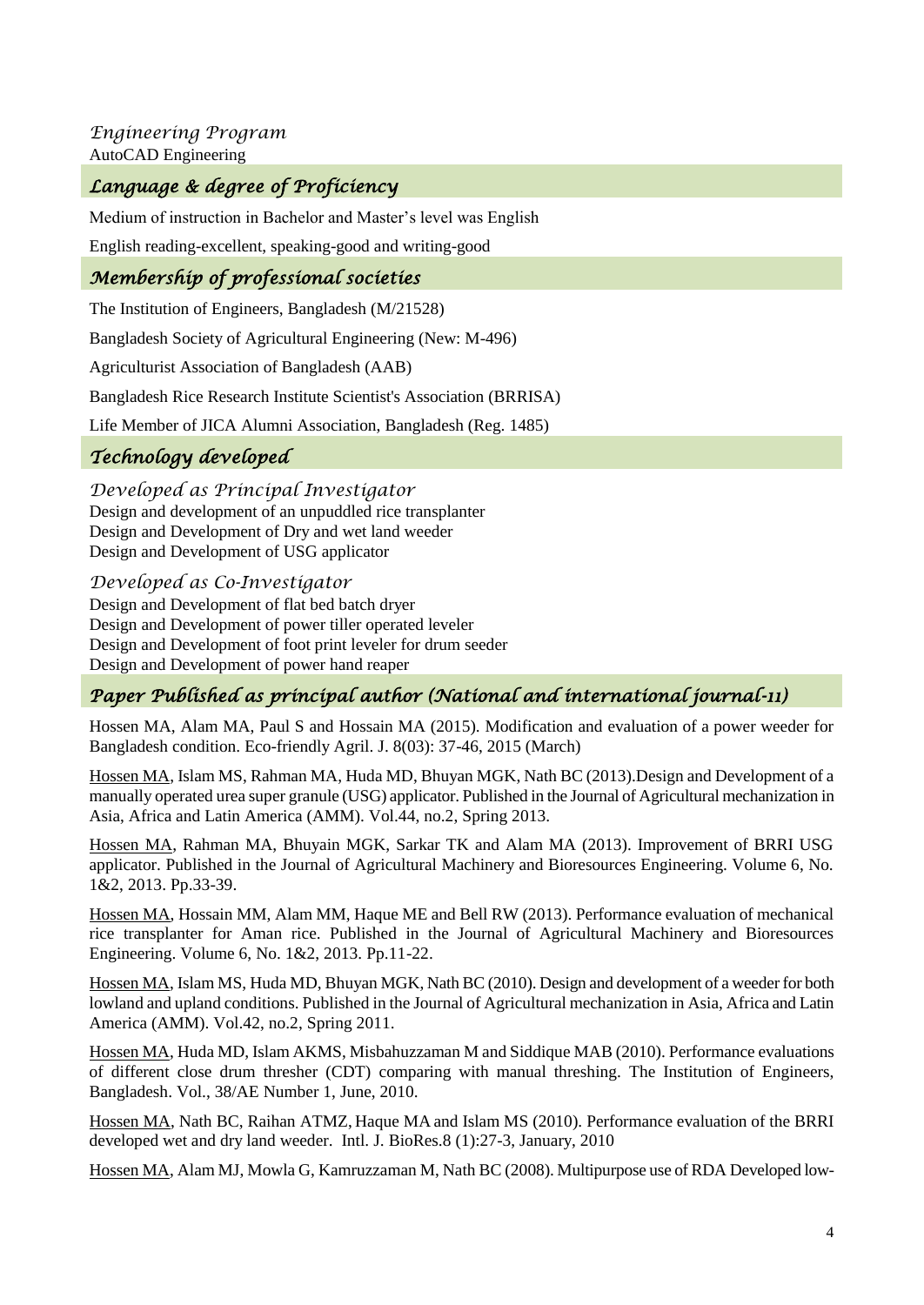cost deep tube-well. Int. J. BioRes. 5(1):12-16, July 2008.

Hossen MA, Hussain MD, Haque MA, Ahiduzzaman M (2006). Present status of different water sources and potentiality of rain water as potable water: a study on some selected area in Bangladesh. J. Agric. Mach. Bioresour. Eng. 4 (1&2), 2006: 61-66.

Hossen MA, Mukul MHR, Islam SA, Dewan MMR (2006). Daily water requirement for drinking and cooking purposes of the rural people: A case study in Mymensingh district, Bangladesh. Int. J. BioRes. 1(2):22-25, August 2006.

Hossen MA, Huda MD, Dewan MMR, Islam SA, Sarkar TK (2006). Arsenic test and removal from tube-well water at control flow rate for drinking purpose. Int. J. Sustain. AgriL. Tech. 2(5): 26-30, July 2006. An on line Journal of "G-Science Implementation & Publication.

#### *Published as co-author (National and international journal-24)*

Dewan MMR, Mondal S, Islam MS, Mukul MHR and Hossen MA (2014). Study on correlation and path analysis of the yield contributing characters of different ash gourd accessions. Eco-friendly Agril. J. 7(01): 01-05, 2014 (January)

Islam AKMS, Rahman MA, Hossen MA, TH Ansari and Karmakar B (2013). Evaluation of mechanical rice transplanter in unpuddled transplanting of wet season rice in sandy loam soil. Published in the Journal of Agricultural Machinery and Bioresources Engineering. Volume 6, No. 1&2, 2013. Pp.59-67.

Sarkar TK, Awal MA, Ahiduzzaman M, Aktaruzzaman and Hossen MA (2012). Evaluation of husk feeded modified updraft gasifier. Eco-friendly Agril. J. 5(06): 61-68, June 2012.

Sarkar TK, Islam AKMS, Nath BC, Rahman MA, Hossen MA and Ferdous N (2012). Sensory evaluation of premium quality rice cv. BRRI dhan50. Eco-friendly Agril. J. 5(03): 26-28, March 2012.

Rahman A, Panigrahi S, Kushwaha RL, Alam MM, Bhuiyan MGK and Hossen MA (2011). Physio-chemical properties of compression molded fine flax fiber-reinforced composite. Eco-friendly Agril. J. 4 (06): 628-632, June 2011.

Islam AKMS, Ahiduzzaman M, Sarker RI and Hossen MA (2010). Potentials of rice husk fired power generation in Bangladesh: A case study. The Institution of Engineers, Bangladesh. Vol., 38/AE Number 2, December, 2010.

Uddin MJ, Islam MS, Jinat N, Misbahuzzaman and Hossen MA (2010). Study on opportunities and problems of agricultural machinery manufacturing workshops. Eco-friendly Agril. J. 3 (10): 473-479, October, 2010.

Bhuiyan MGK, Huda MD, Islam AKMS, Hossen MA and Islam MS (2010). Study the adoption status of Farm Machinery in Some selected sites of Bangladesh. Journal of Agricultural Engineering. The Institution of Engineers, Bangladesh. Vol., 38/AE Number 1, June, 2010.

Hossain ABM Zahid, Bhuiyan MGK, Hossen MA and Huda MD (2010). Development of a method for selecting two wheel drive tractor. Eco-friendly Agril. J. 3 (3): 154-158, March, 2010.

Islam SA, Dewan MMR, Mukul MHR, Hossen MA and Khatun F (2010). *In vitro* Regeneration of Anthurium andreanum cv. Nitta. Bangladesh J. Agril. Res. 35(2): 217-226, June 2010.

Nath BC, Hossen MA, Roy Devjit, Rahman MA and Hossain MA (2009). Design and construction of microlysimeters to determine evapotranspiration of rice. Journal of Agricultural Engineering, The Institution of Engineers, Bangladesh. Vol. 36/AE, June, 2009.

Islam MS, Rahman SMM, Rahaman MA, Quasem MA, Huda MD, Islam AKMS, Ahiduzzaman M, Bhuiyan MGK, Hossen MA and Baqui MA. 2009. Mechanized Rice Cultivation in Bangladesh: Past Experiences and Future Potentials. In Agricultural mechanization in Asia, Africa and Latin America 2009 Vol. 40, No. 1 pp. 36- 40.

Dewan MMR, Haque MA, Hossen MA, Islam SA and Mukul MHR (2009). Variability study of yield and yield contributing characters of forty-six ash gourd accessions. Eco-friendly Agril. J. 2(2):433-437, 2009 (February)

Sarker MRA, Islam SA, Akhand MAM, Dewan MMR and Hossen MA (2009). Influence of different rates of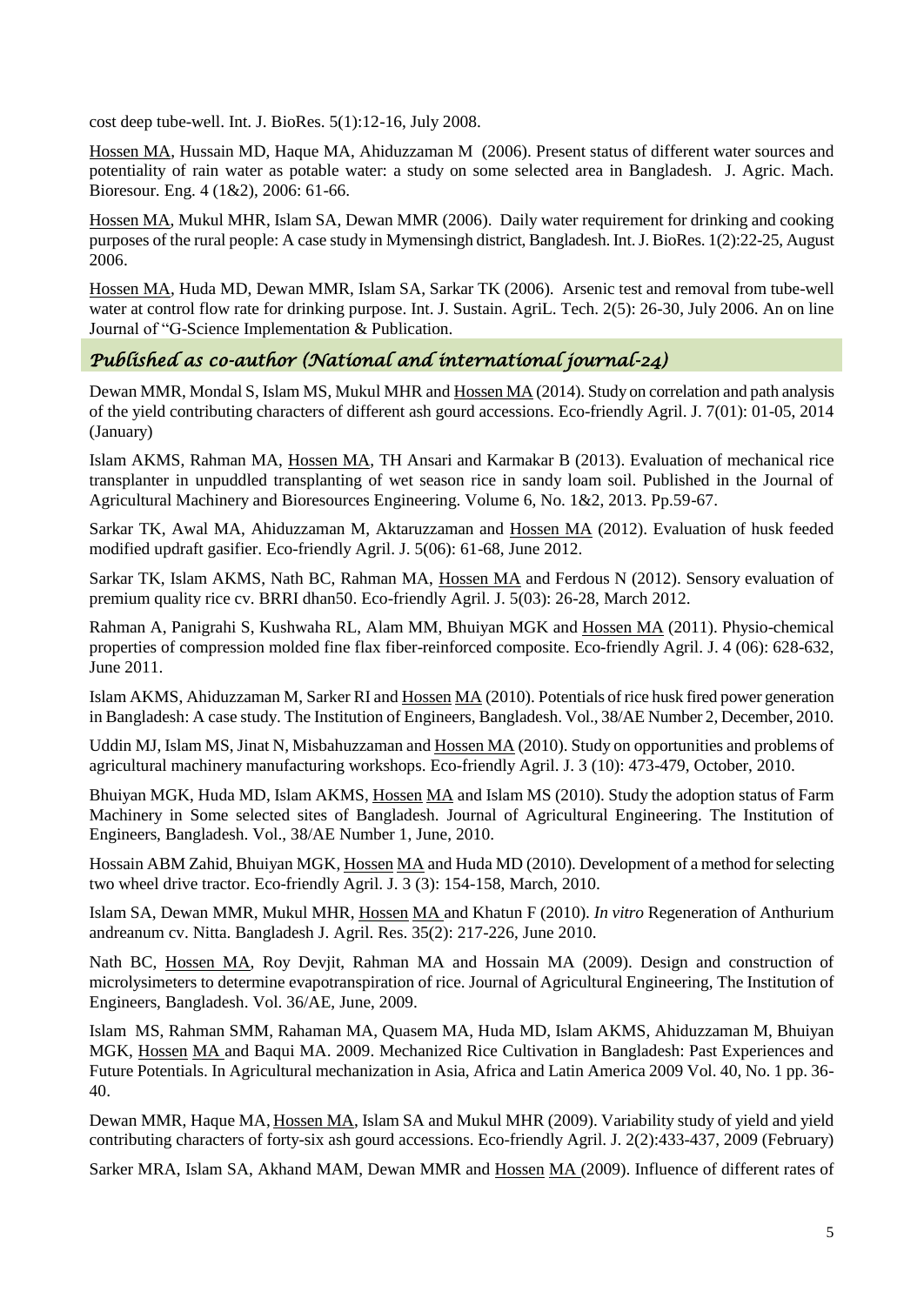nutrients and planting density on the yield of BRRI dhan44. Intl. BioRes. 6(1):7-11, January, 2009.

Nath BC, Satter MA, Hossen MA, Mowla MG, Islam MM (2008). Comparative study of belt pulley and tyre strip coupling systems for centrifugal pump. Journal of Agricultural Engineering, The Institution of Engineers, Bangladesh. Vol. 35/AE, December, 2008.

Saha RC, Muhury N, Khair MA, Hossen MA and Nath BC (2008). Design and construction of a single acting Diaphragm pump for low lift irrigation. Eco-friendly Agril. J. 1(5): 264-269, 2008 (December).

Dewan MMR, Talukder MSA, Hossen MA, Sarker MRA, Islam SA (2008). A study on mustard seed quality in different storage containers. Eco-friendly Agril. J. 1(4): 198-201, 2008 (November).

Kamruzzaman M, Hossain MM, Hossen MA, Sarkar TK (2008). Performance study of rice husk briquette machine: A case study in Muktagacha of Mymensingh district, Bangladesh. Int. J. BioRes. 5(1):7-11, July 2008.

Alam MJ, Hossen MA, Nath BC, Mowla G, Bhuyan GK (2007). Performance evaluation of RDA developed lowcost deep tube well. Journal of Agricultural Engineering, The Institution of Engineers, Bangladesh. Vol. 33/AE, December, 2007: 43-49.

Mukul MHR, Debnath SK, Parveen S, Hossen MA and Islam MF (2007). Study on the Sorption and Retention Behaviour of Phosphorus in Soils. Int. J. Sustain. Agril. Tech 3(4):54-59, August, 2007.

Hossen MK, Dewan MR, Hossen MA, Mukul MHR and Islam SA (2007). Study the effect of crop establishment methods on the Agro Economic productivity of Aman rice. Intl. BioRes. 3(2):29-34, August, 2007.

Ahiduzzaman M, Baqui MA, Bhuiyan MGK, Rahman MA, Islam MS,Hossen MA (2006). Improvement of a Low-Cost Rice weeder . J. Agric. Mach. Bioresour. Eng. 4 (1&2), 2006: 75-79.

Hussain MD, Hossen MA, Haque MA, Islam MS (2001). Rainwater quality tests on G.I. sheet storage tank system. Progress. Agric. 12 (1&2): 193-197, 2001.

Hussain MD, Haque MA, Islam MS, Hossen MA, Islam MS (2001). Field trials on removal of arsenic from tubewell water for drinking purpose. Progress. Agric. 12 (1&2): 217-219, 2001.

#### *Paper published in the conference proceedings-4*

Hossen MA, Hossain MM, Alam MM, Haque ME and Bell RW (2014). Evaluation of a mechanical rice transplanter under minimum tillage unpuddled soil conditions. Paper published in the conference proceedings. Regional conference on conservation agriculture for smallholders in Asia and Africa. 7-11 December 2014, Mymensingh, Bangladesh. Pp. 10-12.

Hossen MA, Hossain MM, Haque, Bell RW and Rahman MA (2014). Optimization of seedling density as influenced by seed rate for mechanical transplanting. Paper published in the conference proceedings. Regional conference on conservation agriculture for smallholders in Asia and Africa. 7-11 December 2014, Mymensingh, Bangladesh. Pp. 48-49.

Hossen MA, Hossain MM, Alam MM, Haque ME and Bell RW (2014). Study on inundation periods of land for mechanical transplanting under minimum tillage unpuddled transplanting. Paper published in the conference proceedings. Regional conference on conservation agriculture for smallholders in Asia and Africa. 7-11 December 2014, Mymensingh, Bangladesh. Pp. 68-69.

Hossen MA, Hossain MM, Alam MM, Haque ME and Bell RW (2014). Development of the riding-type rice transplanter for unpuddled transplanting. Paper published in the conference proceedings. Regional conference on conservation agriculture for smallholders in Asia and Africa. 7-11 December 2014, Mymensingh, Bangladesh. Pp. 70-71.

#### *Paper published in the workshop proceedings-2*

Islam MS, Rahman SMM, Quasem MA, Huda MD, Islam AKMS, Ahiduzzaman M Bhuiyan MGK, Hossen MA (2006). Mechanized rice cultivation in Bangladesd: Fast experiences and future potentials. Paper presented at the 21<sup>st</sup> BRRI-DAE workshop on 'Bridging the rice yield gap for food security".

Islam MS, Rahman SMM, Quasem MA, Huda MD, Islam AKMS, Ahiduzzaman M, Bhuiyan MGK, Hossen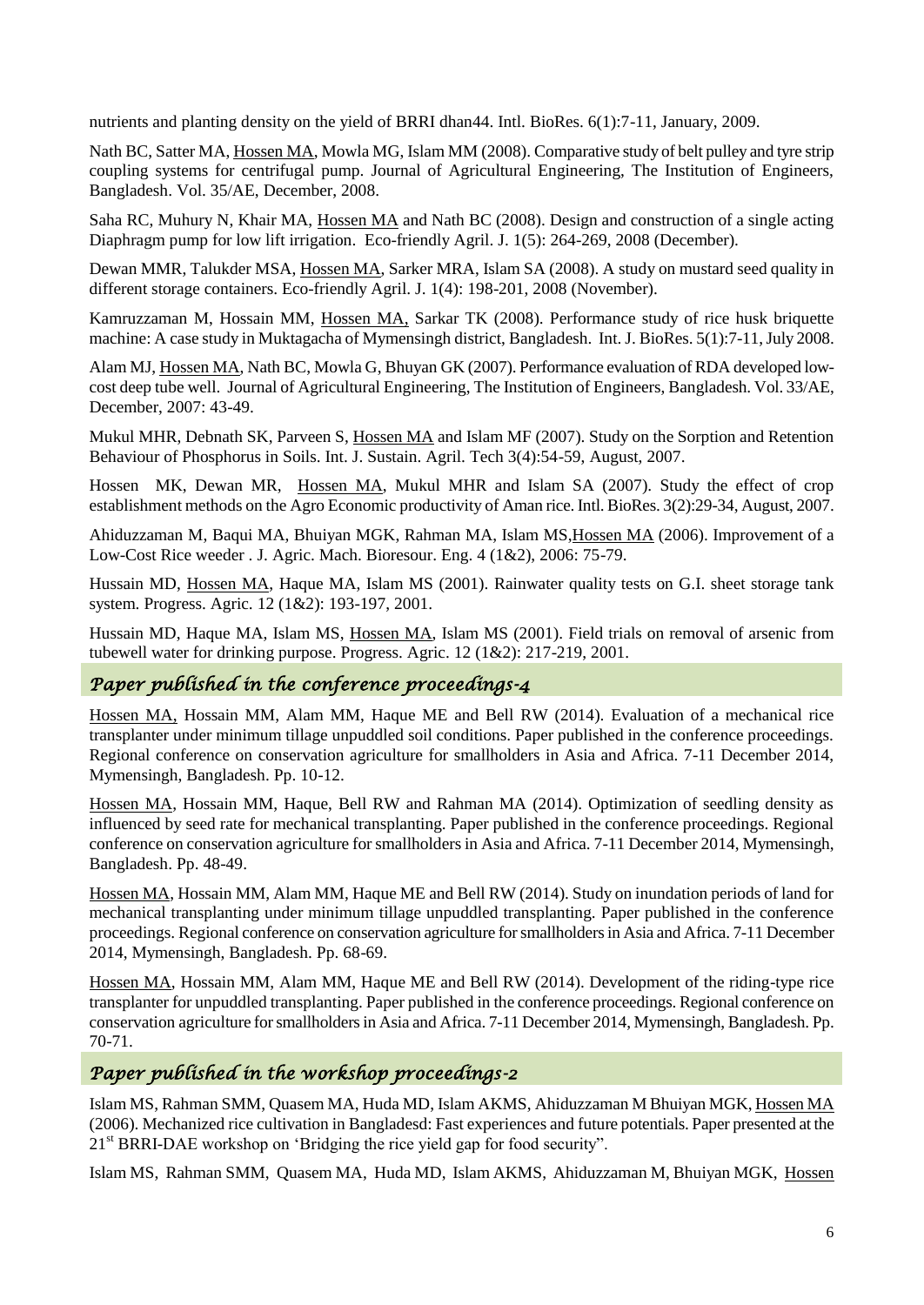MA, Kamruzzaman M, Sarkar TK and Nath BC (2010). Resource conservation and Farm Mechanization for rice production. Paper prepared to present in the BRRI-DAE workshop, BRRI, Gazipur-1701.

# *Published bulletins as author and co-author-5*

Rahman SMM, Huda MD, Islam AKMS, Bhuiyan MGK, Hossen MA, Nath BC, Kamruzzaman M, Paul S, Alam MA (2014). Hand book on Introduction of BRRI machinery and Technology, Farm Machinery and Postharvest Technology Division, Bangladesh Rice Research institute, Gazipur, Bangladesh.

Rahman SMM, Islam AKMS, Hossen MA, Paul S (2014). Boucher on operational and maintenance techniques on BRRI developed rice-wheat power thresher under the FMTD project, Farm Machinery and Postharvest Technology Division, Bangladesh Rice Research institute, Gazipur, Bangladesh.

Hossen MA, Islam MS, Huda MD, Rahman SMM, Sarkar TK and Alam MA (2013). Techniques of rice transplanter operation and troubleshooting, Farm Machinery and Postharvest Technology Division, Bangladesh Rice Research institute, Gazipur, Bangladesh.

Rahaman MA, Nath BC, Hossen MA, Islam AKMS and Paul S (2011). Improved processing technology of long grain aromatic rice. Farm Machinery and Postharvest Technology Division, Bangladesh Rice Research institute, Gazipur, Bangladesh.

Huda MD, Hossen MA and Islam MS (2011). Seedling raising techniques of rice mechanical rice transplanter. Farm Machinery and Postharvest Technology Division, Bangladesh Rice Research institute, Gazipur, Bangladesh.

Hossen MA, Islam MS and Huda MD (2010). Brochure on BRRI USG Applicator under the project of "Development and validation of USG Applicator and Rice Transplanter. Farm Machinery and Postharvest Technology Division, Bangladesh Rice Research institute, Gazipur, Bangladesh.

Islam M.S., Rahman SMM, Rahman MA, Huda MD, Quasem MA,. Islam AKMS, Ahiduzzaman M, Bhuiyan MGK, Hossen MA, Kamruzzam M, Sarker TK and Nath BC (2009). Brochure on BRRI Farm Machinery and Technology. Farm Machinery and Post Harvest Technology Division, Bangladesh Rice Research institute, Gazipur, Bangladesh.

# *Published Popular article-3*

Hossen MA (2009). Rice bran oil and its prospects in Bangladesh. Article published in "The Daily Bangladesh" Observer" dated  $26<sup>th</sup>$  June 2009, pp.5.

Hossen MA (2009). Rice grain nutrition and BRRI varieties. Article published in "The Daily Bangladesh Observer" dated  $16<sup>th</sup>$  April 2009, pp.4.

Hossen MA (2009). Development of a weeder suitable for both lowland and upland conditions. Article published in "The Monthly Amar Khamar Amar Jibon" dated March 200

#### *Paper presented in BRRI seminar-2*

Design and development of a manually operated fertilizer (USG/UMG) applicator. Paper presented at the Thursday seminar at Bangladesh Rice Research Institute, Gazipur, on 25 February, 2010

Project completion report presentation in the Project completion workshop of development and validation of USG applicator and rice transplanter under PIU-BARC (NATP Phase -1), 04 May, 2014

#### *Paper presented in Symposium-1*

Hossen MA, Islam MS, Huda MD (2010). Development of a manually operated fertilizer (USG/UMG) applicator and its consequences on rice production. Paper presented in the Agriculture Symposium Campaign for Sustainable Rural Livelihoods (CSRL) 9-11 March 2010, National Press Club, Dhaka, Bangladesh

#### *Book Review-1*

Development Issue of Bangladesh-II. Edited by Ashraf Ali, Ruhul Kuddus and Syed Saad Andaleeb and Published by Mohiuddin Ahmed, The Univesity Press Limited, Red Crescent Building, 114 Motijheel C/A. Dhaka-100.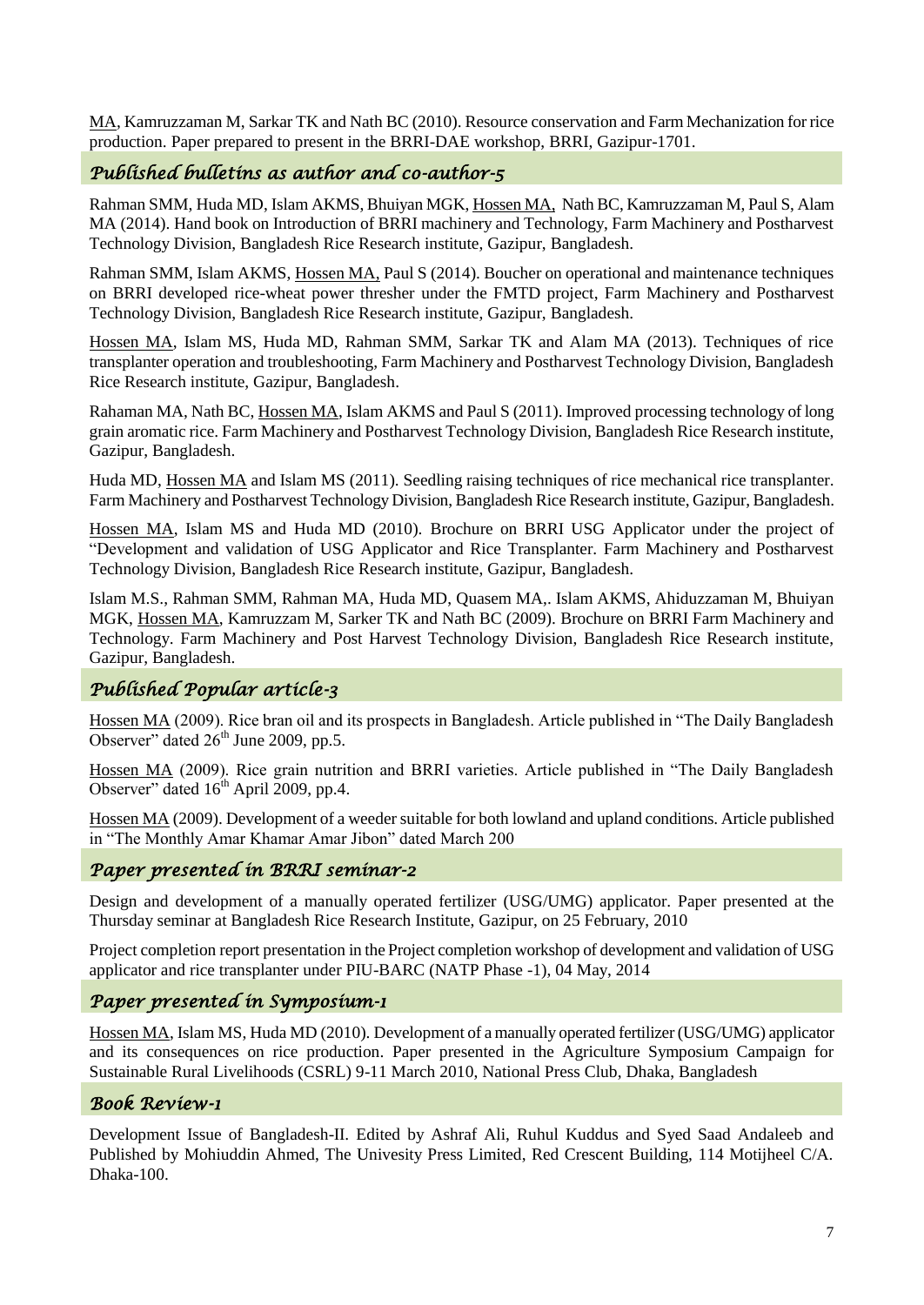#### *Research Report as Author-7*

Annual project report on development of rice transplanter for unpuddled transplanting under the project of "Overcoming agronomic and mechanisation constraints to development and adoption of conservation agriculture in diversed rice-based croping in Bangladesh" Team Leader - Conservation Agriculture Project and Murdoch University Australia and iDE Bangladesh, May 2013, April 2014 and April 2015.

Development and validation of USG applicator and rice transplanter (2013). A project completion report, Submitted to the PIU-BARC (NATP, Phase-1), BARC, Dhaka, Dated of report submission: December, 2013

Soyamilk and Curd preparation from different graded Soya- bean (2000). An undergraduate project report, submitted to the Department of Food Technology and Rural Industries, Bangladesh Agricultural University, Mymensingh.

Rainwater collection, Storage and Its Potentiality for Rural people (2001). An M.S. thesis, submitted to the Department of Farm Power and Machinery, Bangladesh Agricultural University, Mymensingh.

Popularizing BRRI developed Agricultural Machinery to Augment Mechanized Rice Cultivation in Bangladesh (PAMP/GOB Fund) (2006). Compiled Annual Progress report of PAMP. Report submitted to Project Director, PAMP, FMPHT division, BRRI, Gazipur.

Problems, Prospect and Potentility of Fisheries in the Rural Area. A report on own village study under 13<sup>th</sup> Foundation Training Course for NARS Scientists. Report submitted to the module in- charge of module 05, Joint Director, Agriculture and Environment Division, BARD, Comilla.

Arsenic problems of Bangladesh. A term paper preparation under  $13<sup>th</sup>$  Foundation Training Course for NARS Scientists. Report submitted to the module in-charge of module 01. Director (Project) Agriculture and Environment Division, BARD, Comilla.

#### *Research Report as co-Author-6*

Utilization, Research and Extension of BRRI Developed Agricultural Machinery for Sustainable Agriculture, Farm Machinery and Postharvest Technology Division, BRRI, Paper presented in the mechanization workshop, dated 14 September, 2014

Domestic roof rain-water collection and its storage and distribution in rural areas of Bangladesh (2001). Final report of a Gov. funded project. Report submitted to Department of Farm Power Machinery, Bangladesh Agricultural University, Mymensingh.

Baseline survey in farm mechanization, Report #1, Dogori block, Gazipur sadar, Gazipur (2005). Report submitted to Project Director, PAMP, FMPHT division, BRRI, Gazipur.

Popularizing BRRI developed Agricultural Machinery to Augment Mechanized Rice Cultivation in Bangladesh (PAMP/GOB Fund) (2005). Annual Progress report of PAMP Regional Office, Gazipur Sadar, Gazipur. Report submitted to Project Director, PAMP, FMPHT division, BRRI, Gazipur.

Popularizing BRRI developed Agricultural Machinery to Augment Mechanized Rice Cultivation in Bangladesh (PAMP/GOB Fund) (2005). Quarterly Progress report of PAMP Regional Office, Bogra. Report submitted to Project Director, PAMP, FMPHT division, BRRI, Gazipur.

Multipurpose use of low cost Deep-Tubewell project in Garmohasthan, Bogra. Report submitted to Course Director of the Attachment Programme with RDA, Bogra of the 13<sup>th</sup> Foundation Training Course for NARS Scientist at BARD, Comilla.

#### *Paper reviewed-3*

Title of the paper "Energy consumption pattern for rural household activities: A selected area of Mymensingh District" Code no.: IJBR 658, dated 14<sup>th</sup> November, 2010 International Journal of BioResearch.

Title of the paper "Effect of sowing time on Grass pea yield in the Southern region of Bangladesh" Code no.: IJBR 383, dated 05<sup>th</sup> February 2008. International Journal of BioResearch.